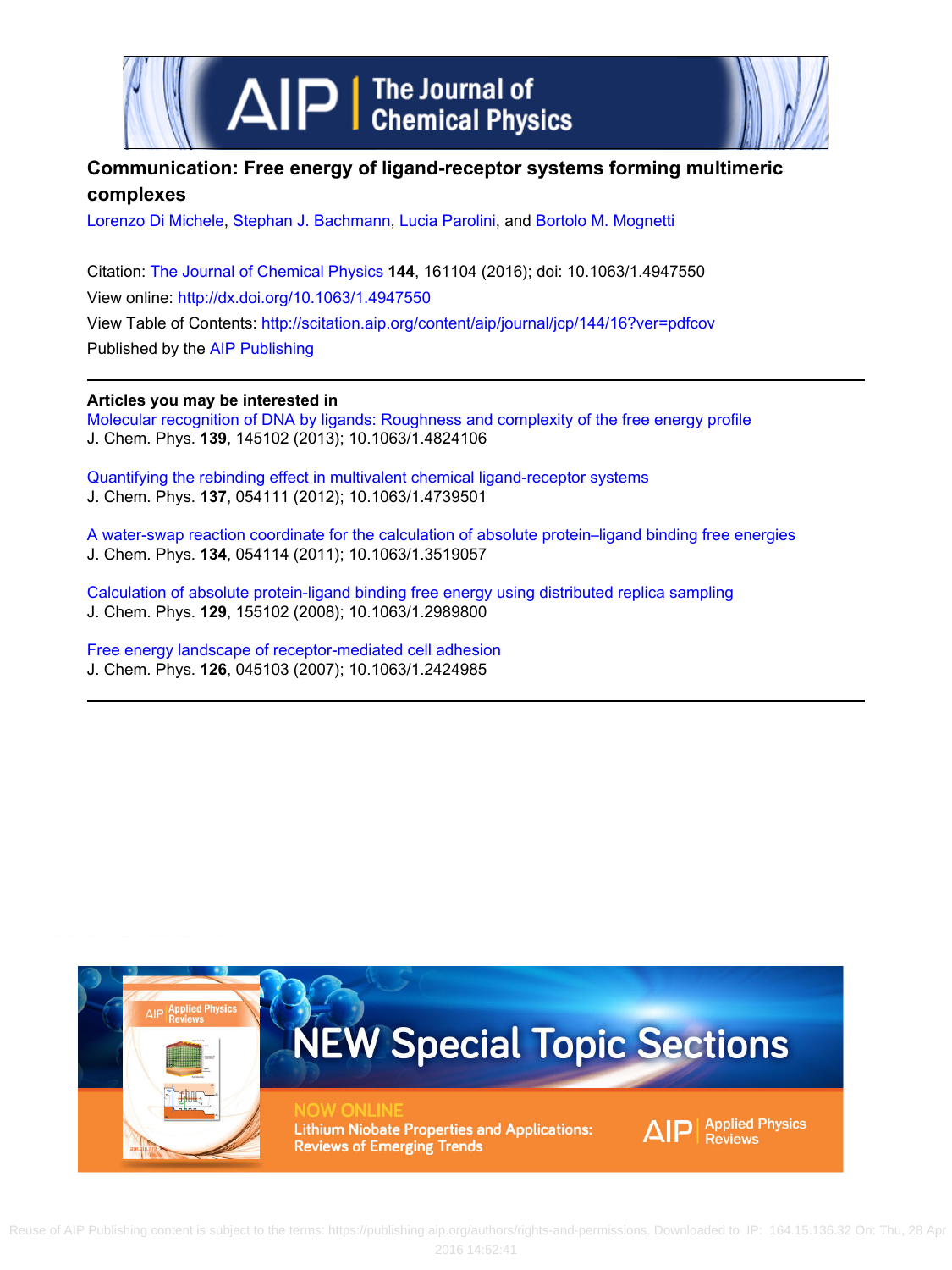

# **[Communication: Free energy of ligand-receptor systems forming](http://dx.doi.org/10.1063/1.4947550) [multimeric complexes](http://dx.doi.org/10.1063/1.4947550)**

Lorenzo Di Michele,<sup>1</sup> Stephan J. Bachmann,<sup>2</sup> Lucia Parolini,<sup>1</sup> and Bortolo M. Mognetti<sup>2[,a\)](#page-1-0)</sup> <sup>1</sup>*Biological and Soft Systems, Cavendish Laboratory, University of Cambridge, JJ Thomson Avenue, Cambridge CB3 0HE, United Kingdom*

2 *Interdisciplinary Center for Nonlinear Phenomena and Complex Systems* & *Service de Physique des Systèmes Complexes et Mécanique Statistique, Université Libre de Bruxelles (ULB), Campus Plaine, CP 231, Blvd du Triomphe, B-1050 Brussels, Belgium*

(Received 10 March 2016; accepted 13 April 2016; published online 28 April 2016)

Ligand-receptor interactions are ubiquitous in biology and have become popular in materials in view of their applications to programmable self-assembly. Although complex functionalities often emerge from the simultaneous interaction of more than just two linker molecules, state of the art theoretical frameworks enable the calculation of the free energy only in systems featuring one-to-one ligand/receptor binding. In this Communication, we derive a general formula to calculate the free energy of systems featuring simultaneous direct interaction between an arbitrary number of linkers. To exemplify the potential and generality of our approach, we apply it to the systems recently introduced by Parolini *et al.* [ACS Nano 10, 2392 (2016)] and Halverson and Tkachenko [J. Chem. Phys. 144, 094903 (2016)], both featuring functionalized Brownian particles interacting via three-linker complexes. *Published by AIP Publishing.* [\[http:](http://dx.doi.org/10.1063/1.4947550)//[dx.doi.org](http://dx.doi.org/10.1063/1.4947550)/[10.1063](http://dx.doi.org/10.1063/1.4947550)/[1.4947550\]](http://dx.doi.org/10.1063/1.4947550)

## **I. INTRODUCTION**

The quantitative understanding of the ligand-receptor interactions is receiving much attention in view of the key role played in biology and their applications to the self-assembly of composite materials.

Biological cells respond to the presence of specific molecules via cell-surface receptors. Examples include *tolllike receptors*, triggering immune response to bacterial and viral activity,<sup>[1](#page-5-0)</sup> and *receptor tyrosine kinases*, involved in the regulation of several physiological processes.<sup>[2](#page-5-1)</sup> In order for the signals to be transduced across the cell membrane, the presence of the ligands typically triggers dimerization or oligomerization of the receptors, through interactions that involve multiple molecules.

Functionalizing Brownian units with specific linkers, often made of synthetic DNA molecules, are powerful tools to engineer the structure and response of self-assembled soft materials. $3-11$  $3-11$  Many functionalization schemes rely on one-to-one ligand-receptor interactions, but recently, designs featuring multi-linker complexation have been proposed to extend the accessible range of functionalities. $9,12-15$  $9,12-15$  $9,12-15$  In particular, Parolini *et al.*[13](#page-5-7) adopted three-linker complexes enabling toehold-mediated strand exchange reactions<sup>[16](#page-5-8)</sup> to control aggregation kinetics of lipid vesicles coated with DNA linkers. Halverson and Tkachenko<sup>[12](#page-5-5)</sup> also proposed the use of three-linker DNA complexes to program a cooperative behavior between functionalized particles, which could allow to control the sequence of binding events in the self-assembly.

Recently, Angioletti-Uberti *et al.*[17](#page-5-9) proposed an analytical expression for the free energy of systems featuring one-to-one ligand-receptor interactions that overcame some limitations

of earlier approaches. $18,19$  $18,19$  In this Communication, we provide a more general framework to calculate the free energy of systems including multimeric complexes featuring an arbitrary number of ligand/receptors (see Fig. [1\)](#page-2-0). We consider "particles," e.g., biological cells or artificial colloidal units, functionalized by surface ligands/receptors ("linkers" or "molecules"). We assume that linkers can freely diffuse on the surface of the particles. An extension to immobile linkers can be derived following Ref. [20.](#page-5-12) Bonds can either involve linkers tethered to the same particle or to different particles. Excluded volume interactions between the molecules are neglected. Our results are exact in the limit of many linkers per particle. $21,22$  $21,22$ We envisage applications of our theory to the association of more complex molecules like DNA tiles $23-25$  $23-25$  or virial caspids.[26](#page-5-17)

In Sec.  $II$ , we derive our theory while in Sec. [III](#page-3-0) we test it on the system introduced in Ref. [12,](#page-5-5) calculating the interaction free energy between particles and quantitatively justifying the postulated cooperative behavior. In Sec. [IV,](#page-4-0) we examine the suspensions of DNA-functionalized vesicles of Ref. [13,](#page-5-7) discussing the thermodynamic ground state in relation to the kinetic behaviour characterized in the original publication.

### <span id="page-1-1"></span>**II. FREE ENERGY CALCULATION**

We consider *c* families of different linkers, each with a number of units  $N_i$  ( $i = 1, \ldots, c$ ). The linkers can reversibly associate into complexes of *m* units. For clarity we only consider complexes that never feature more than a single linker of each family  $(1 \le m \le c$  $(1 \le m \le c$  $(1 \le m \le c$ , see Fig. 1 where  $c = 3$ ). In Sec. S1 of the supplementary material, $27$  we show that relaxing this assumption does not change our main result

0021-9606/2016/144(16)/161104/5/\$30.00 **144**, 161104-1 Published by AIP Publishing.

<span id="page-1-0"></span>a)Electronic mail: [bmognett@ulb.ac.be](mailto:bmognett@ulb.ac.be)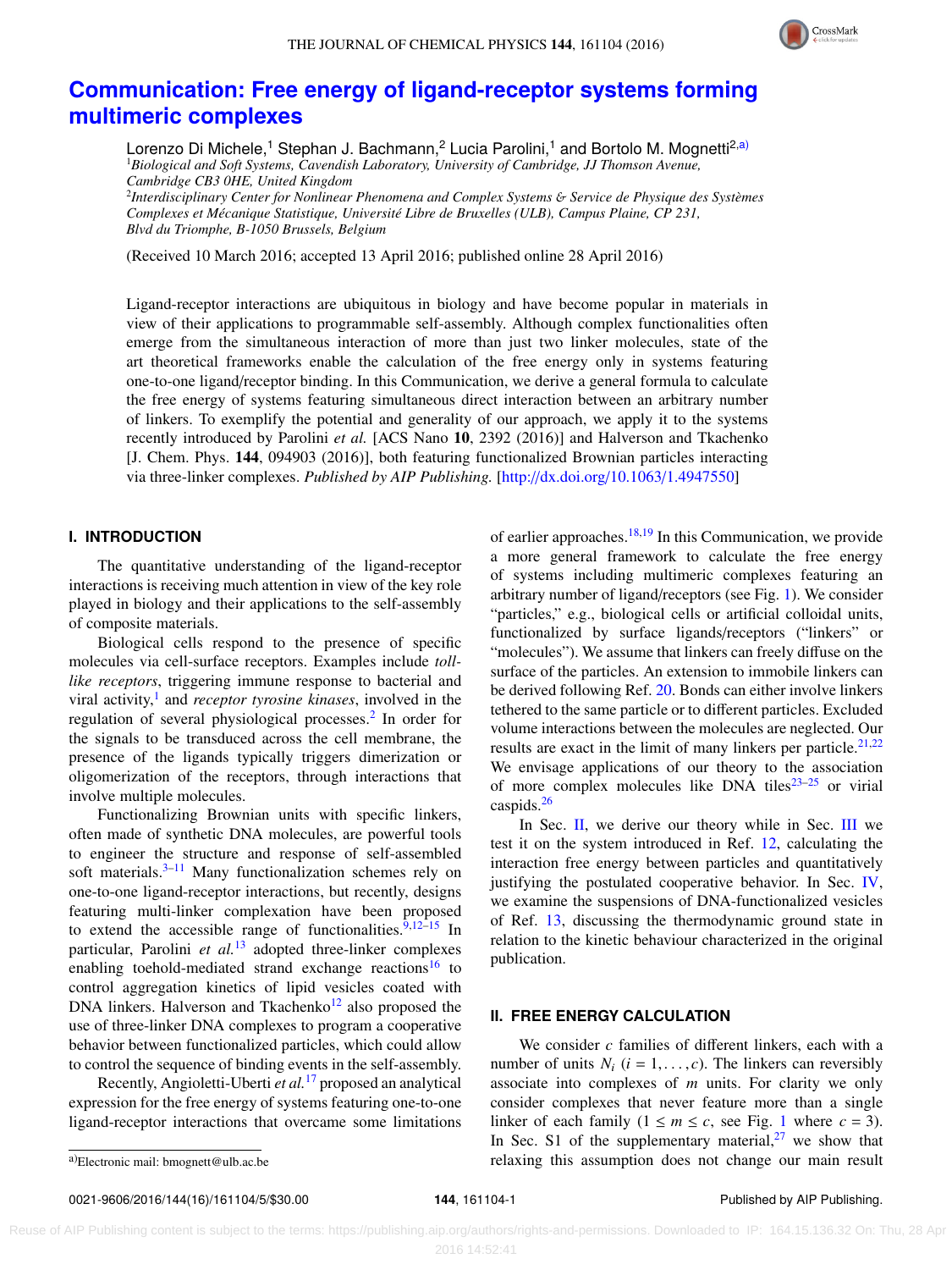<span id="page-2-0"></span>

FIG. 1. A system of three families of linkers binding in pairs and threemolecule multimeric complexes.

 $(Eq. (7))$  $(Eq. (7))$ . The state of the system is described by the number  $n_{i_1,i_2,...i_m}$  of all the possible complexes made by *m* linkers of type  $i_1, i_2, ..., i_m$ , with  $i_1 < i_2 < ... < i_m$  and  $2 \le m \le c$ .

We start by deriving an expression for the partition function *Z* of the system as the weighed sum over all the possible realizations of  $n_{i_1,i_2,\dots,i_m}$ . First we calculate the contribution of two-linker complexes  $\{n_{i_1,i_2}\}\$  to *Z*, then we deplete the total number of linkers of each family *N*<sup>i</sup> by the number of those involved in two-linker complexes and calculate the contribution from complexes with three molecules  $\{n_{i_1,i_2,i_3}\}\$ . This procedure is repeated recursively. When calculating the contribution of complexes with  $m + 1$ linkers,  $N_i$  has been reduced to  $N_i^{(m)}$  $t_i^{(m)}$  that is given by

$$
N_i^{(m)} = N_i - \sum_{\ell=2}^m n_i^{(\ell)}, \qquad n_i^{(m)} = \sum_{i_2 < \cdots < i_m} n_{\tau[i, i_2, \ldots, i_m]}, \tag{1}
$$

where  $n_i^{(\ell)}$  is the total number of linkers of type *i* involved in complexes of size  $\ell$ , and  $\tau$  is the operator that orders *m* indices.  $N_i^{(c)}$  $i^{(c)}$  is the number of linkers of type *i* that are free, and will be also indicated by  $n_i$  below. The partition function is then expressed as

$$
Z = \sum_{\{n_{i_1, i_2}\}} Z^{(2)} \sum_{\{n_{i_1, i_2, i_3}\}} Z^{(3)} \cdots \sum_{\{n_{i_1, i_2, \dots, i_c}\}} Z^{(c)}, \quad (2)
$$

where the curly brackets indicate the ensemble of all the complexes formed by a given number of linkers. Note that in Eq. [\(2\),](#page-2-2)  $Z^{(\ell)}$  is a function of  $\{N_i^{(\ell-1)}\}_{1\leq i\leq c}$  and, as a consequence of Eq.  $(1)$ , of the number of complexes with  $m \leq \ell$ .

Defining  $\Delta G_{i_1,...,i_m}$  as the free energy associated to formation of a *i* approximately 28 we see define the the formation of a  $i_1 \cdots i_m$  complex,<sup>[28](#page-5-19)</sup> we can define the contribution to the partition function from all the complexes of size *m* as

$$
Z^{(m)} = \Omega^{(m)}\Big(\{N_i^{(m-1)}\}; \{n_{i_1, i_2, \dots, i_m}\}\Big) \times \exp\Big[-\sum_{i_1 < i_2 < \dots < i_m} n_{i_1, i_2, \dots, i_m} \beta \Delta G_{i_1, i_2, \dots, i_m}\Big],\qquad(3)
$$

where  $\beta = 1/(k_B T)$  and  $\Omega^{(m)}$  accounts for the combinatorial factors. The latter can be written as factors. The latter can be written as

$$
\Omega^{(m)} = \prod_{i=1}^{c} \frac{N_i^{(m-1)!}}{N_i^{(m)!}} \prod_{i_1 < i_2 < \cdots < i_m} \frac{1}{n_{i_1, i_2, \dots, i_m!}},\tag{4}
$$

where the first product counts the number of ways one can choose the molecules belonging to the complexes  $\{n_{i_1,i_2,...,i_m}\}$ choose the molecules belonging to the complexes  $\{n_{i_1,i_2}\}$  starting from  $\{N_i^{(m-1)}\}$  free linkers, while the second  $\binom{(m-1)}{i}$  free linkers, while the second term accounts for the number of independent ways to build such a set of complexes. Using Eqs.  $(4)$  and  $(3)$  in Eq.  $(2)$ , we can calculate the partition function and the free energy *F* of the system

<span id="page-2-6"></span>
$$
Z = e^{-\beta F} = \sum_{\{\{n_{i_1, i_2, ..., i_\ell\}\}}}\exp[-\beta \mathcal{A}(\{\{n_{i_1, i_2, ..., i_\ell}\}\})]
$$

$$
= \sum_{\{\{n_{i_1, i_2, ..., i_\ell\}\}}}\prod_{i=1}^c \frac{N_i!}{n_i!} \prod_{m=2}^c \prod_{i_1 < i_2 < ... < i_m} \frac{1}{n_{i_1, i_2, ..., i_m}!}
$$

$$
\times \exp\Big[-\sum_{i_1 < i_2 < ... < i_m} n_{i_1, i_2, ..., i_m} \beta \Delta G_{i_1, i_2, ..., i_m}\Big], \quad (5)
$$

where the double curly brackets {{. . .}} indicate the ensemble of complexes of arbitrary size, and  $\mathcal A$  is a functional introduced for later convenience.

In the limit of large  $N_i$ , we can simplify Eq. [\(5\)](#page-2-6) using a saddle point approximation. In particular the stationary point of A, given by  $\delta \mathcal{A}/\delta n_{i_1,\dots,i_m} = 0$ , identifies the average<br>number of complexes  $\overline{n}_{i_1,\dots,i_m} = (n_{i_1,\dots,i_m})$ . The stationary number of complexes  $\overline{n}_{i_1 i_2 \cdots i_m} = \langle n_{i_1 i_2 \cdots i_m} \rangle$ . The stationary conditions for the functional  $A$  as defined by Eq. [\(5\)](#page-2-6) become

<span id="page-2-7"></span>
$$
\overline{n}_{i_1 i_2 \cdots i_m} = \overline{n}_{i_1} \overline{n}_{i_2} \cdots \overline{n}_{i_m} \exp[-\beta \Delta G_{i_1, \dots, i_m}].
$$
 (6)

<span id="page-2-3"></span>Note that Eq.  $(6)$  is the relation for chemical equilibrium expressed in terms of the total number of molecules. When considering tethered linkers (Fig. [1\)](#page-2-0), the complexation free energy  $\Delta G_{i_1,...,i_m}$ <sup>[28](#page-5-19)</sup> also includes rotational and translational antropic costs controlled by the larget of the energy and by entropic costs controlled by the length of the spacers and by the size of the particles.<sup>[7](#page-5-20)</sup>

Using Eq. [\(6\)](#page-2-7) in Eq. [\(5\)](#page-2-6) to express  $\Delta G_{i_1,...,i_m}$  as a straightenron continuous was an applicable. function of equilibrium number of complexes, we can evaluate the free energy of the system as  $F = \mathcal{A}(\{\{\overline{n}_{i_1,i_2,...,i_\ell}\}\})$ . By considering only the dominant term in the second line of Eq. [\(5\),](#page-2-6) and using Stirling's approximation we find

<span id="page-2-2"></span>
$$
\beta F = \sum_{i=1}^{c} \overline{n}_{i} \log \overline{n}_{i} - N_{i} \log N_{i} - \overline{n}_{i} + N_{i}
$$
  
+ 
$$
\sum_{m=2}^{c} \sum_{i_{1} < i_{2} < \cdots < i_{m}} \overline{n}_{i_{1}, i_{2}, \ldots, i_{m}} (\log \overline{n}_{i_{1}} + \cdots + \log \overline{n}_{i_{m}} - 1)
$$
  
= 
$$
\sum_{i=1}^{c} N_{i} \log \frac{\overline{n}_{i}}{N_{i}} - \overline{n}_{i} + N_{i} - \sum_{m=2}^{c} \sum_{i_{1} < i_{2} < \cdots < i_{m}} \overline{n}_{i_{1}, i_{2}, \ldots, i_{m}}
$$
  
= 
$$
\sum_{i=1}^{c} N_{i} \log \frac{\overline{n}_{i}}{N_{i}} + \sum_{i=1}^{c} \sum_{m=2}^{c} \sum_{i_{2} < i_{3} < \cdots < i_{m}} \overline{n}_{\tau[i, i_{2}, i_{3}, \ldots, i_{m}]}
$$
  
- 
$$
\sum_{m=2}^{c} \sum_{i_{1} < i_{2} < \cdots < i_{m}} \overline{n}_{i_{1}, i_{2}, \ldots, i_{m}},
$$

<span id="page-2-5"></span>where Eq.  $(1)$  has been used in the second equality to factorize the terms  $\log \overline{n}_i$ , and in the third equality to express  $N_i - \overline{n}_i$  in terms of higher order complexes. Finally we obtain the main result of this work

<span id="page-2-4"></span><span id="page-2-1"></span>
$$
\beta F = \sum_{i=1}^{c} N_i \log \frac{\overline{n}_i}{N_i} + \sum_{m=2}^{c} (m-1) \sum_{i_1 < i_2 < \dots < i_m} \overline{n}_{i_1, i_2, \dots, i_m}.\tag{7}
$$

 Reuse of AIP Publishing content is subject to the terms: https://publishing.aip.org/authors/rights-and-permissions. Downloaded to IP: 164.15.136.32 On: Thu, 28 Apr 2016 14:52:41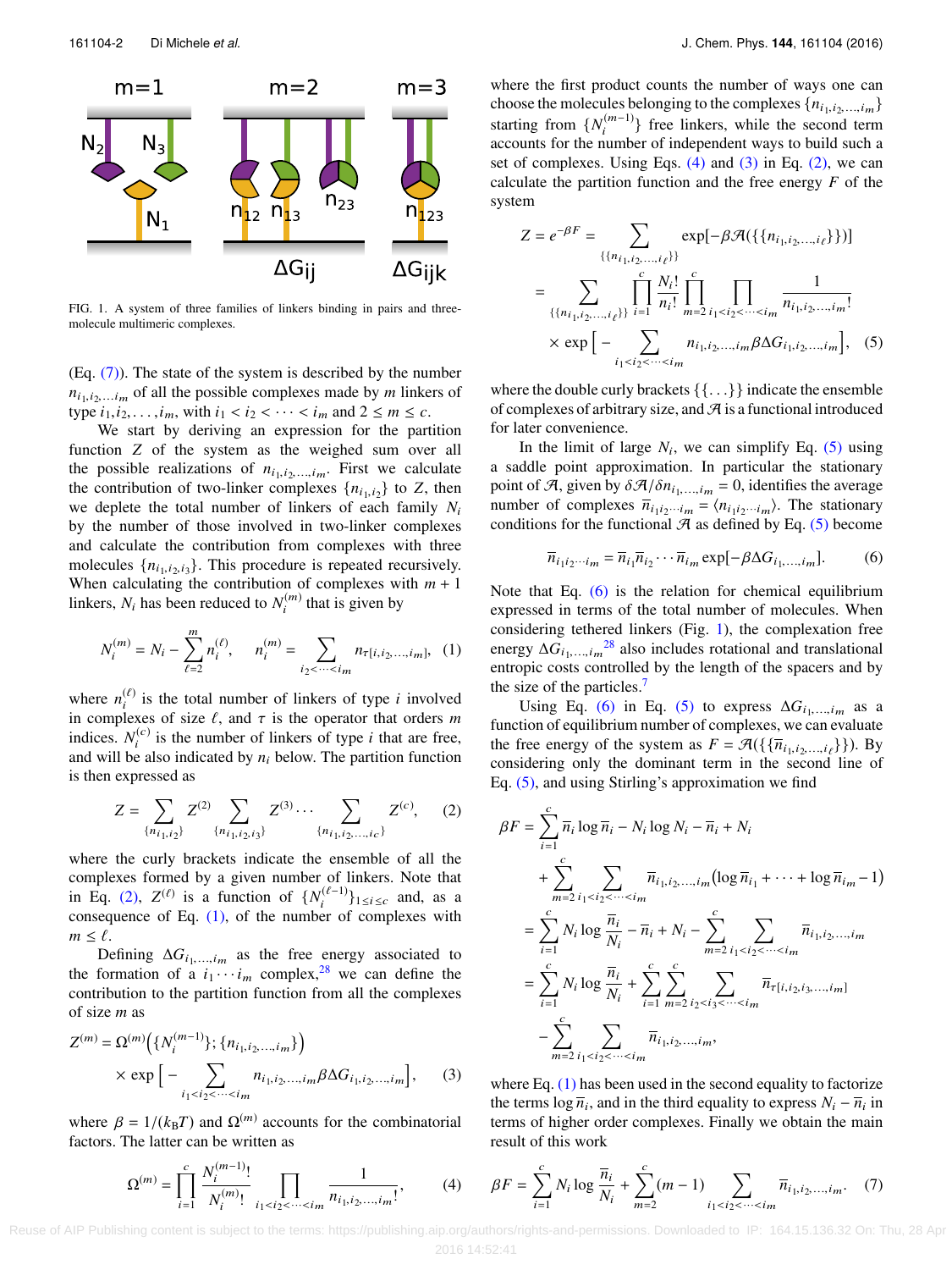Being written in terms of the equilibrium number of complexes, Eq. [\(7\)](#page-2-1) cannot be used to sketch free-energy landscapes, $24,25$  $24,25$  however it is applicable to calculate effective interactions between functionalized objects as demonstrated in Secs. [III](#page-3-0) and [IV.](#page-4-0) Note that in order to guarantee the extensivity of the functional  $\mathcal{A}, \Delta G_{i_1,...,i_m} - (m-1) \log N$ (with  $N_i$  ∼ *N*) should be kept fixed when taking the  $N \to \infty$ limit (see also Eq. [\(6\)\)](#page-2-7). For the case of one-to-one interactions  $(m = 2)$ , Eq.  $(7)$  reduces to the result of Ref. [17.](#page-5-9)

#### <span id="page-3-0"></span>**III. BINDING COOPERATIVITY IN DNA-FUNCTIONALIZED PARTICLES**

As a first example, we examine the cooperative selfassembly scheme recently proposed by Halverson and Tkachenko, $12$  based on the possibility of forming threelinker complexes, dubbed spiders. As shown in Fig. [2\(a\),](#page-3-1) we consider particles of type *A* functionalized by 3*N* mobile DNA linkers equally distributed among three families, each carrying different single-stranded DNA sequences or *sticky-ends*, labelled as  $\alpha_i$ ,  $i = 1, 2, 3$ . Such sticky-ends can<br>hybridize to form three different families of intra-particle hybridize to form three different families of intra-particle *loops*  $(\ell_i)$ , involving two out of three types of linkers, or spiders (*s*), involving all three types (see Fig. [2\(a\)\)](#page-3-1). We then consider three types of particles  $B_i$ ,  $i = 1,2,3$ , each functionalized by *N* identical linkers carrying a sticky-end functionalized by *N* identical linkers carrying a sticky-end sequence  $\overline{\alpha}_i$  complementary to  $\alpha_i$ . Linkers on particles  $B_i$ <br>can form inter-particle *bridges b*, with particles *A*. In the can form inter-particle *bridges b*<sup>i</sup> , with particles *A*. In the following, we consider linkers constituted by double stranded DNA spacers of length  $L = 10$  nm and point-like sticky ends,<sup>[21](#page-5-13)</sup> rigid particles of radius  $R = 10L<sup>21</sup>$  and  $N = 100$ . See Sec. S2 of the supplementary material<sup>[27](#page-5-18)</sup> and Ref. [21](#page-5-13) for

<span id="page-3-1"></span>

FIG. 2. Cooperative binding scheme of Ref. [12.](#page-5-5) (a) For isolated A particles most linkers form spiders. For  $B_1$  to bind, stable spiders need to break to form bridges. Loops are left on A. The binding of  $B_2$  is more favourable, as loops are less stable than spiders. Binding the third particle is most favorable, as no intra-particle complexes need to open on A. (b) Number of spiders and bridges in  $AB_n$  complexes, color-coded following panel (a). (c) Free energy difference between the complexes shown in panel (a) as a function of inter-particle distance for  $\Delta G_b^0 = -14k_BT$ .

details. Below we calculate the free energy  $F(AB_n)$  of clusters made by a single *A* particle and a variable number *n* of *B* particles taken as in Fig. [2.](#page-3-1) We demonstrate a cooperative effect by which the free energy gain from binding the *n*th *B* particle  $\Delta F_n = F(AB_n) - F(AB_{n-1})$  is higher than the gain from binding the  $(n - 1)$ th one, for  $n = 2, 3$ . This is due to the necessity of breaking spider and loop complexes formed on the *A* particle for the 1st or the 2nd *B* particles to bind. Our theory allows to calculate the free energy gain for binding the 1st, the 2nd, and the 3rd *B* particles, chosen as a model parameters in Ref. [12.](#page-5-5) The number of complexes at equilibrium are given  $by<sup>21</sup>$  $by<sup>21</sup>$  $by<sup>21</sup>$ 

$$
\overline{n}_{\ell_k} = \overline{n}_{\alpha_i} \overline{n}_{\alpha_j} \left[ \frac{e^{-\beta \Delta G_\ell^0}}{\rho_\Theta v_A} \right] \quad (k \neq i, j \text{ and } i \neq j), \tag{8}
$$

<span id="page-3-3"></span><span id="page-3-2"></span>
$$
\overline{n}_s = \overline{n}_{\alpha_1} \overline{n}_{\alpha_2} \overline{n}_{\alpha_3} \left[ \frac{e^{-\beta \Delta G_s^0}}{(\rho_{\ominus} \nu_A)^2} \right],\tag{9}
$$

$$
\overline{n}_{b_i} = \overline{n}_{\alpha_i} \overline{n}_{\bar{\alpha}_i} \left[ \frac{\epsilon_i v_{AB} e^{-\beta \Delta G_b^0}}{\rho_{\ominus} v_A v_B} \right],\tag{10}
$$

where  $\Delta G_e^0$ ,  $\Delta G_s^0$ , and  $\Delta G_b^0$  are the hybridization free energies of the sticky-ends associated to loop, spider, and bridge formation respectively,  $\rho_{\Theta} = 1$ M is the standard concentration, and  $v_{A/B/AB}$  are volume factors reported in Sec. S2 of the supplementary material $27$  that quantify the configurational entropic costs of binding mobile tethers (Refs. [7](#page-5-20) and [21](#page-5-13) and Sec. S1 of the supplementary material<sup>[27](#page-5-18)</sup>). Note that by using the generic notation of Sec. [II,](#page-1-1) we would have  $\overline{n}_{\ell_k} \equiv \overline{n}_{\alpha_i \alpha_j}$ ,  $\overline{n}_{\ell_k} \equiv \overline{n}_{\alpha_i \alpha_j}$  $\overline{n}_s \equiv \overline{n}_{\alpha_1 \alpha_2 \alpha_3}$ , and  $\overline{n}_{b_i} \equiv \overline{n}_{\alpha_i \overline{\alpha}_i}$ . Different types of loops and bridges are assumed to have the same hybridization free energy. In Eq. [\(10\)](#page-3-2)  $\epsilon_i = 0,1$  specifies if  $B_i$  is bound or not<br>to A. In particular  $n - \sum_i \epsilon_i$  indicates the valence of particle to *A*. In particular  $n = \sum_i \epsilon_i$  indicates the valence of particle 4. Fountions  $(8)-(10)$  are then closed by the conditions *A*. Equations  $(8)$ – $(10)$  are then closed by the conditions  $N = \overline{n}_{\alpha_i} + \overline{n}_{\ell j} + \overline{n}_{\ell k} + \overline{n}_{s} + \overline{n}_{b_i}$  and  $N = \overline{n}_{\alpha_i} + \overline{n}_{b_i}$ .<br>First we consider an isolated A pertials an

First we consider an isolated *A* particle and calculate the number of loop and spider complexes as a function of  $\Delta G_e^0$ , choosing  $\Delta G_s^0 = 3\Delta G_e^0$ . As shown in Fig. S1 of the supplementary material,<sup>[27](#page-5-18)</sup> when  $\Delta G_{\ell}^0 = -10 k_B T$  only spiders are present on *A*. We fix  $\Delta G_\ell^0$  to this value as a reasonable guess to maximize the cooperative behaviour. We then consider particle clusters  $AB_n$  (with  $n = 0, 1, 2, 3$ ), with distances between the centers of *A* and *B* particles equal to  $d = 2R + L$ , and calculate the number of bridges  $n_{b_i}$  as a function of  $\Delta G_b^0$  (see Fig. [2\(b\)\)](#page-3-1). We find that bridges form at higher values of  $\Delta G_b^0$  when *n* is higher. Finally we use Eq. [\(7\)](#page-2-1) (contextualized to this system in Eq. (S14) of the supplementary material $^{27}$  $^{27}$  $^{27}$ ) to calculate the free energy of the system including the repulsive part of the potential calculated accounting for the entropic compression of the DNA strands between the particles (see Eq. (S2) of the supplementary material<sup>[27](#page-5-18)</sup>). We consider clusters in which all of the *B* particles are at the same distance *d* from the *A*-particle, and for which *B*-particles do not interact with each other (see Fig.  $2(a)$ ). Figure  $2(c)$  shows the free-energy change associated to the binding of a single *B* particle to a cluster as a function of *d*. As expected, the free-energy gain obtained when adding the second *B* particle is higher than that obtained by binding the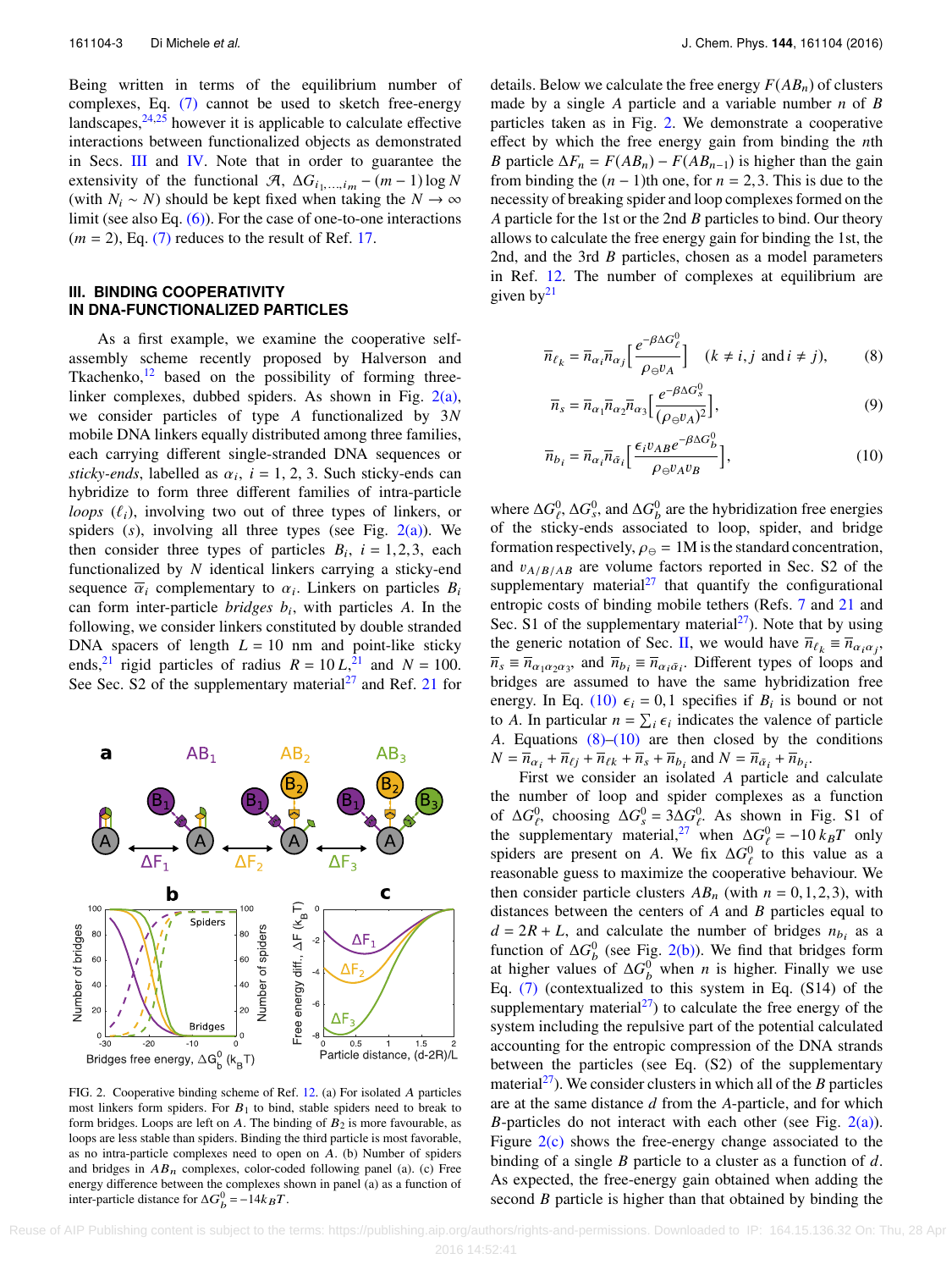first, and the gain achieved upon adding the third particle is significantly higher than both the former.

We note that kinetic bottlenecks associated to the opening of the stable spider and loop complexes are likely to slow down self-assembly. Incidentally, strand-displacement strategies<sup>[16](#page-5-8)</sup> similar to those discussed in Sec. [IV](#page-4-0) and in Ref. [13](#page-5-7) can speed up relaxation.

### <span id="page-4-0"></span>**IV. INTERACTION FREE ENERGY IN THE PRESENCE OF TOEHOLD-EXCHANGE-MECHANISM**

As a second example, we examine the system studied experimentally in Ref. [13.](#page-5-7) Let us consider a suspension of identical micron-size lipid vesicles, functionalized by three families of mobile DNA linkers with sticky ends here labelled as  $\gamma$ ,  $\delta_1$ , and  $\delta_2$ . As shown in Fig. [3\(a\),](#page-4-1) sticky end  $\gamma$  is made of three domains of equal length, *x*, *y*, and *z*. Sticky ends  $\delta_1$  have two domains  $\bar{x}$  and  $\bar{y}$ , complementary to *x* and *y*, whereas  $\delta_2$ features domains  $\bar{y}$  and  $\bar{z}$ . Linker  $\gamma$  can bind to  $\delta_1$  and  $\delta_2$ , with comparable hybridization free energy. A three-linker  $\gamma \delta_1 \delta_2$ complex is also possible, where  $\delta_1$  and  $\delta_2$  bind to domains *x* and *z*, respectively, and compete to occupy domain  $y \cdot \delta_1$  does not bind to  $\delta_2$ . Two- and three-linker complexes can form either among linkers tethered to the same vesicles (loop-like) or

<span id="page-4-1"></span>

FIG. 3. Toehold-exchange mechanism of Ref. [13.](#page-5-7) (a) We consider three sticky ends  $\gamma$ ,  $\delta_1$ , and  $\delta_2$  that can form two- or three-strand complexes. (b) If only one between  $\delta_1$  and  $\delta_2$  is present ( $\chi = 0, 2$ ), the formation of an inter-particle bridge requires the thermal breakup of an intra-particle bridge, making aggregation slow (Top). If both  $\delta_1$  and  $\delta_2$  are present, TEM catalyzes loop-to-bridge swap. (c) Despite the difference in kinetic behavior, the free energy of the system ( $per \gamma$  strand) as calculated within our framework depends on  $\chi$  only weakly regardless of temperature. (d) Fraction of two-strand  $(f_2)$  and three-strand  $(f_3)$  complexes as calculated by our theory at different temperatures.

between different vesicles (bridge-like). At a sufficiently high temperature, all of the linkers are unbound. If the suspension is quenched to low temperature, the formation of intra-vesicle loop-like complexes is kinetically favored over the formation of bridges, effectively sequestrating all of the available  $\gamma$ linkers. The aggregation of the liposomes, mediated by the formation of inter-vesicle bridges, is therefore limited by the opening of the intra-vesicle loops, which seldom occurs at low temperatures (Fig. [3\(b\),](#page-4-1) top). Through a *Toehold-Exchange Mechanism* (TEM),<sup>[16](#page-5-8)</sup> the formation of three-strand complexes mediates the swap between stable loops and stable bridges without the need for thermal denaturation. In particular, the toehold domain *z* (*x*) causes a free  $\delta_2(\delta_1)$  linker to transiently bind to an existing  $\gamma \delta_1$  ( $\gamma \delta_2$ ) bond, facilitating the reaction  $\gamma \delta_1 + \delta_2 \leftrightharpoons \delta_1 + \gamma \delta_2$  (Fig. [3\(b\),](#page-4-1) bottom). We indicate with 3*N* the total number of linkers per vesicle, *N* of which are of type *γ*, *N χ* of type  $\delta_1$ , and *N*(2 – *χ*) of type  $\delta_2$ . The parameter  $\chi \in [0,2]$  controls the stoichiometric ratio between  $\delta_1$  and  $\delta_2$ and thereby the effectiveness of the TEM process. For  $\chi = 0$ or 2 three-strand complexes are not possible and the bridge formation and aggregation kinetics are dominated by the slow opening of formed loops. For  $\chi = 1$ , TEM is most effective and aggregation kinetics is found to speed up by more than one order of magnitude at  $T = 15 \degree \text{C}$ .<sup>[13](#page-5-7)</sup>

We use our framework to calculate the free energy of the system, and demonstrate that, despite the large effect on aggregation kinetics, changing  $\chi$  has little consequences on the thermodynamic ground state of the system. The DNA tethers are again modelled as freely pivoting rigid rods of length  $L = 10$  nm, with freely diffusing tethering points and point-like sticky ends. For simplicity, we model two interacting vesicles as flat planes of area  $A = 0.5 \ \mu \text{m}^2$  kept at a distance of  $h = 1.4L$  from each other. We chose  $N = 360$ . Hybridization free-energies between the sticky ends are taken from Ref. [13.](#page-5-7)

Explicit expression for the equilibrium distributions of all the possible complexes are shown in Eqs. (S15)-(S20) of the supplementary material. $2<sup>7</sup>$  In the supplementary material (Eqs. (S21) and (S22)<sup>[27](#page-5-18)</sup>), we provide the expression for the interaction free energy between two vesicles (*per* γ strand), shown as a function of  $\chi$  and *T* in Fig. [3\(c\).](#page-4-1) We observe that regardless of temperature, the free energy decreases by less than 10% when going from  $\chi = 0.2$  to  $\chi = 1$ , supporting the claim that with the architecture proposed in Ref. [13](#page-5-7) aggregation kinetics can be substantially changed with little consequences on the thermodynamic ground state. The weak dependence of the overall free energy on  $\chi$  is a direct consequence of the small number of three-strand complexes, always involving less than 10% of all  $\gamma$  linkers, as demonstrated in Fig. [3\(d\).](#page-4-1)

#### **V. CONCLUSIONS**

We provide an analytical expression for the free energy of systems of ligand/receptors that can form complexes featuring an arbitrary number of molecules. Our framework can be applied to biologically relevant situations, where cell-surface receptors form trimers or oligomers, or to suspensions of colloidal particles functionalized by synthetic DNA ligands:

Reuse of AIP Publishing content is subject to the terms: https://publishing.aip.org/authors/rights-and-permissions. Downloaded to IP: 164.15.136.32 On: Thu, 28 Apr